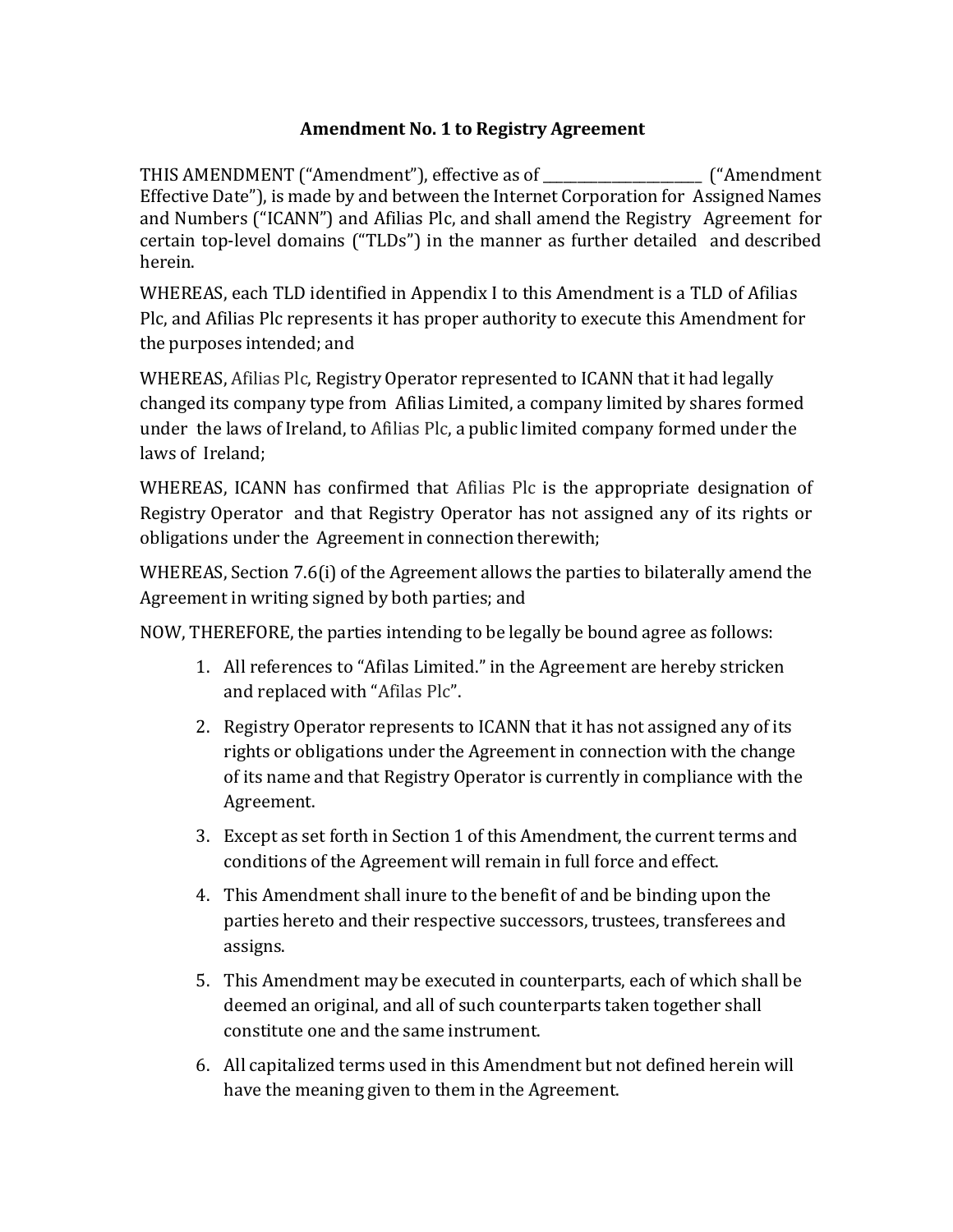# **ACCEPTED AND AGREED**:

#### **INTERNET CORPORATION FOR ASSIGNED NAMES AND NUMBERS**

By:

Akram Atallah President, Global Domains Division

# **AFILIA PLC**

By:

Huw Spiers Chief Financial Officer